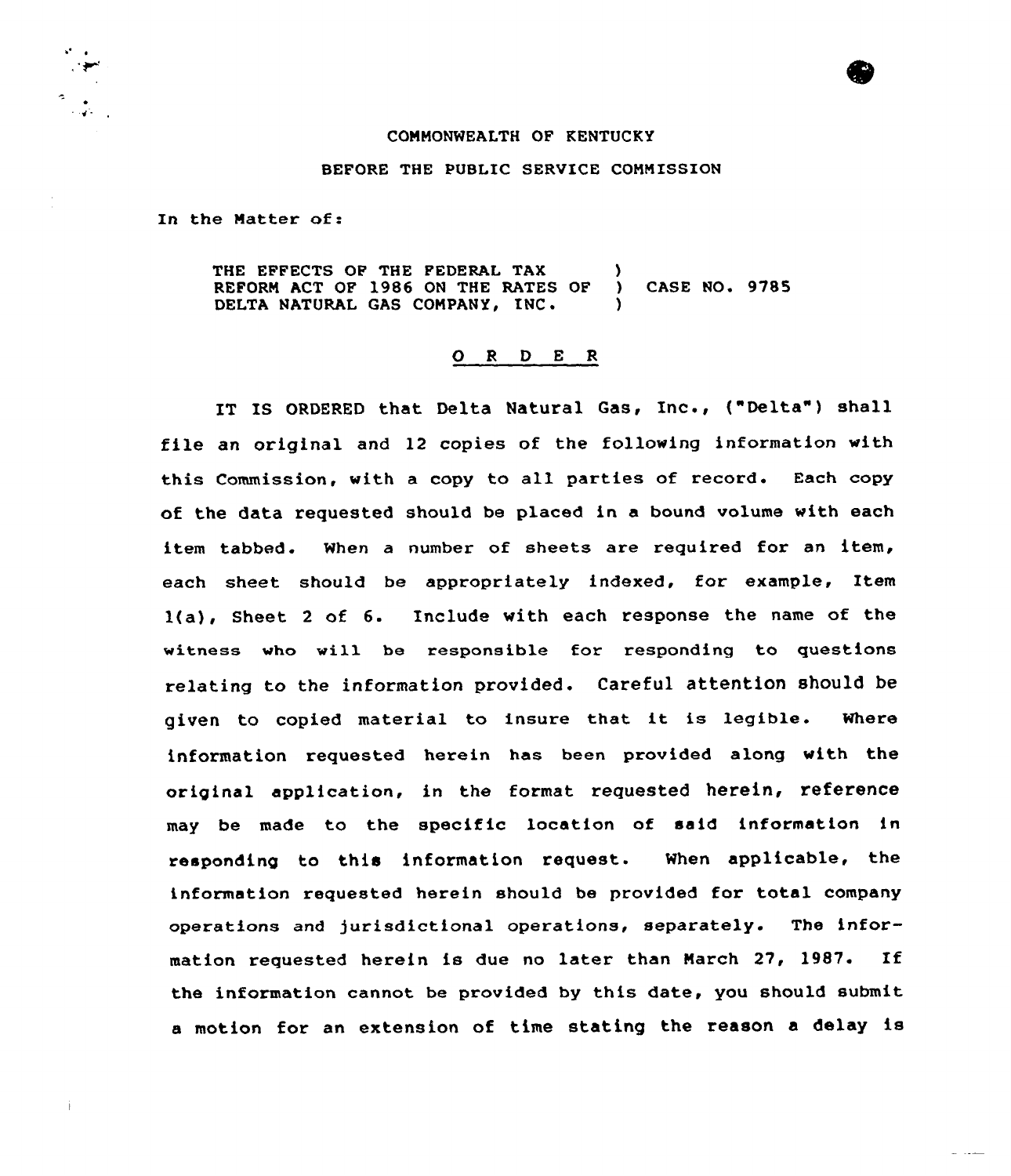necessary and include <sup>a</sup> date by which it will be furnished. Such motion will be considered by the Commission.

## Information Request No. 1

l. In response to the Commission's Order of December ll, 1986, responding utilities have made numerous adjustments to reflect the affects on revenue requirements of increases and decreases in tax expense resulting from the 1986 Tax Reform Act. In order to allow every utility the same opportunity to address the numerous elements contained in the various filings the following list of issues is provided. The effects of Items (1), (2) and (3) shall be addressed by all utilities. The effects of Items (4) through (20) should be addressed by each utility as applicable. For each item below, provide the dollar amount for each adjustment or, for items omitted, an explanation as to why the information is not being supplied. Include a detailed explanation and workpapers of how each amount was determined and a reconciliation of the sum of these adjustments to the total amount of revenue requirement affect included in the original application.

- $(1)$ Federal tax rate change — 46 to 34 percent.
- (2) Amortization of excess deferred taxes.
	- (a) Depreciation related.
	- (b) Non-depreciation related.
- (3) Unbilled revenues.
- (4) Alternative minimum tax.
- (5) Kentucky income taxes.
- (6) Investment tax credits.
- $(7)$ Capitalized overheads.

 $-2-$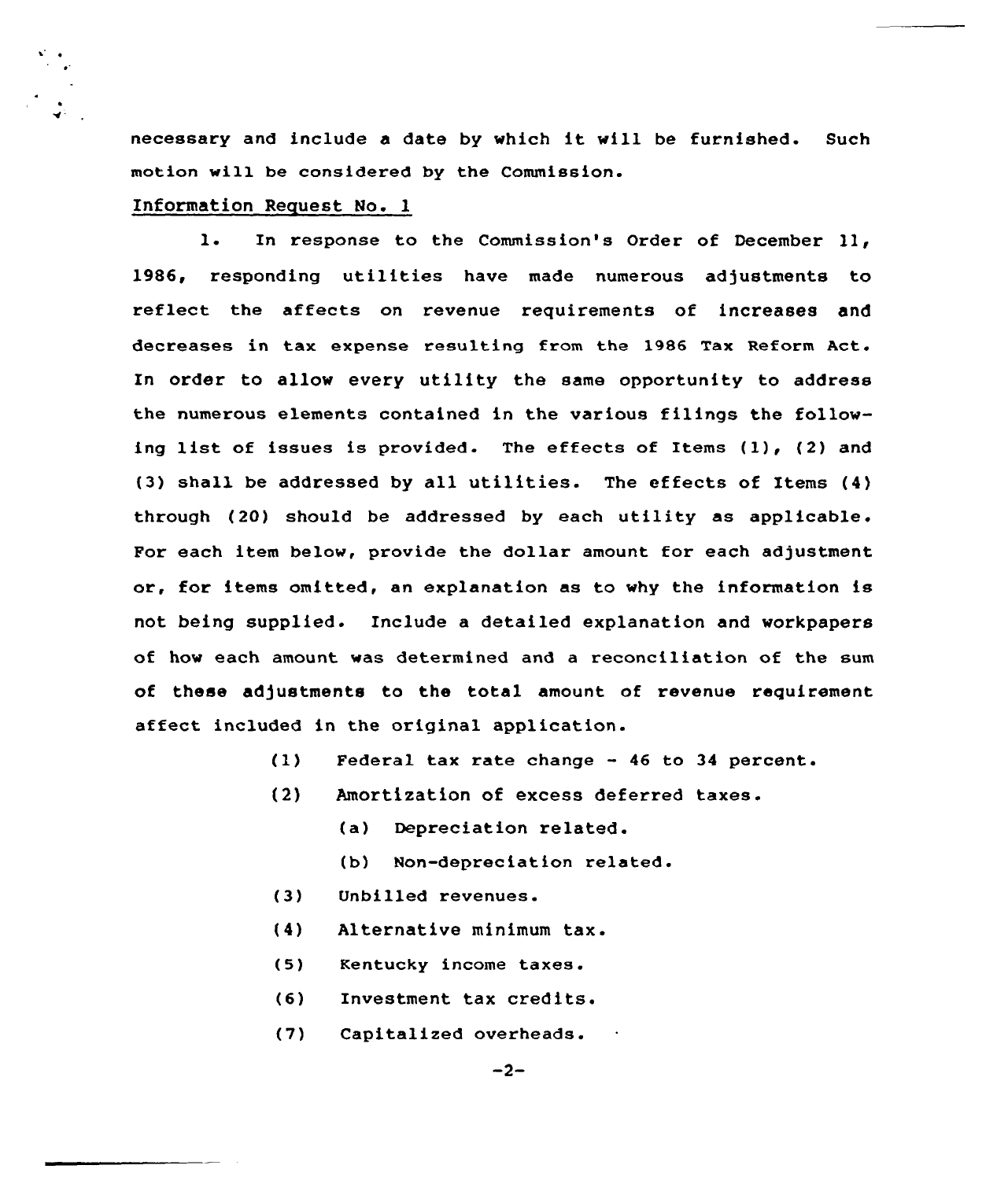- (8) Capitalized interest.
- (9) Depreciation.
- (10) Vacation pay <sup>~</sup>
- (ll) EsoP
- (12) Pension expense.
- (13) Uncollectible accounts and bad debt reserve.
- (14) Provision for 80 percent of certain business expense deductions.
- (15) Contributions in aid of construction.
- (16) Customer advances for construction.
- (17) Super fund taxes.
- (18} PGAs.
- (19} Cash flow.
- (20) Payroll taxes.

2. Provide any comments you deem appropriate as to the procedure of adjusting rates effective July 1, 1987, to reflect the change in revenue requirements based on the lowering of the top corporate rate to 34 percent.

3. Provide <sup>a</sup> detailed income statement for the test year ending October 31, 1986.

4. Provide a detailed balance sheet for the test year ending October 31, 1986.

5. Based on the test year revenue and expense levels, provide the cash flow decrease for 1987 if the tax reduction is flowed through.

-3-